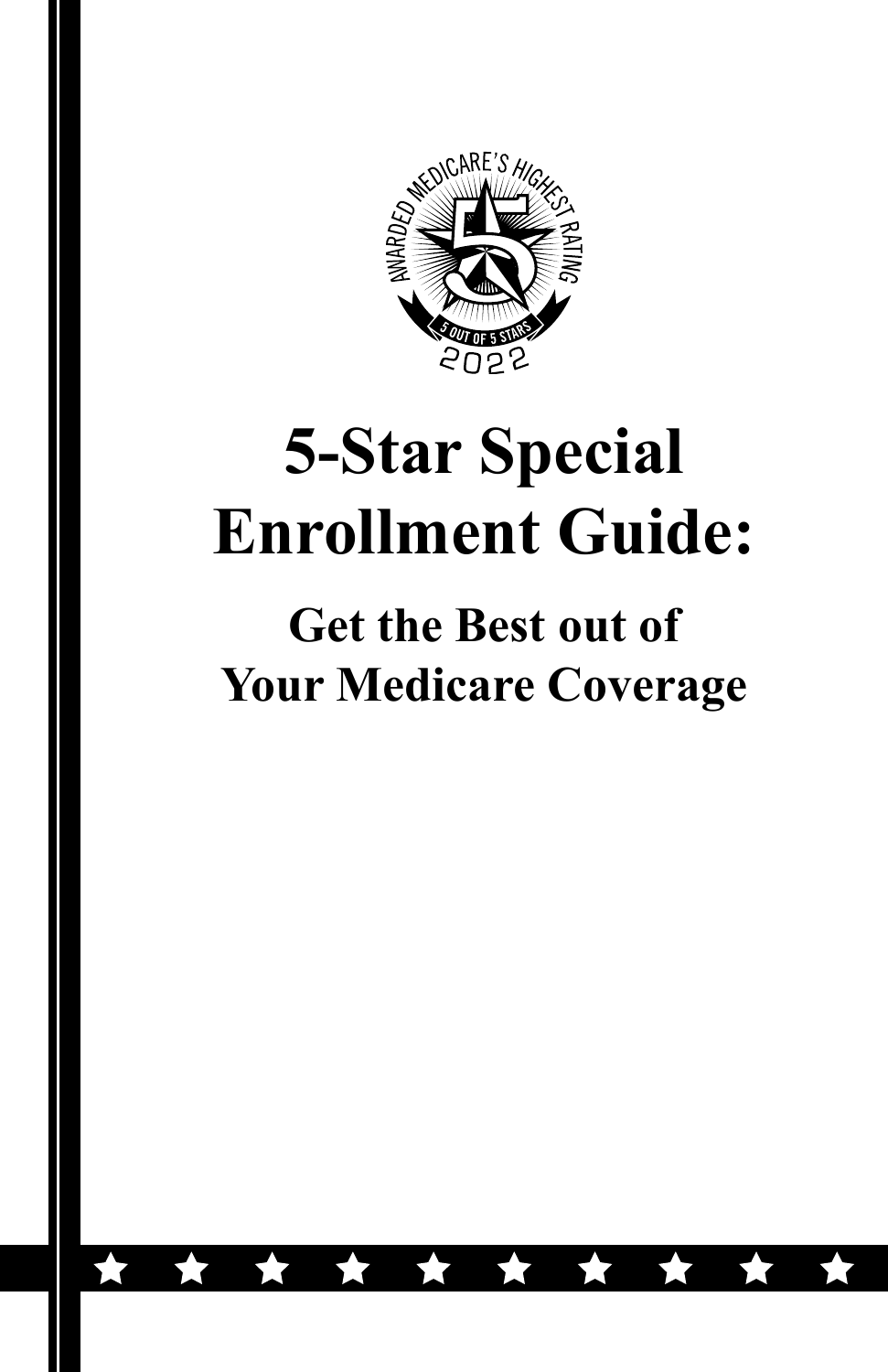**Choosing a Medicare plan is one of the most important decisions you'll make. Medicare is earned, has taken many years of work to gain and will help you protect your health in the coming years. That's why choosing the highest-quality plan is so important.** 

**If you've decided that an all-in-one Medicare Advantage plan is right for you, you should know about a special opportunity to enroll in the highestrated Medicare Advantage plan in your area by taking advantage of the 5-Star Special Enrollment Period.**

\* \* \* \* \*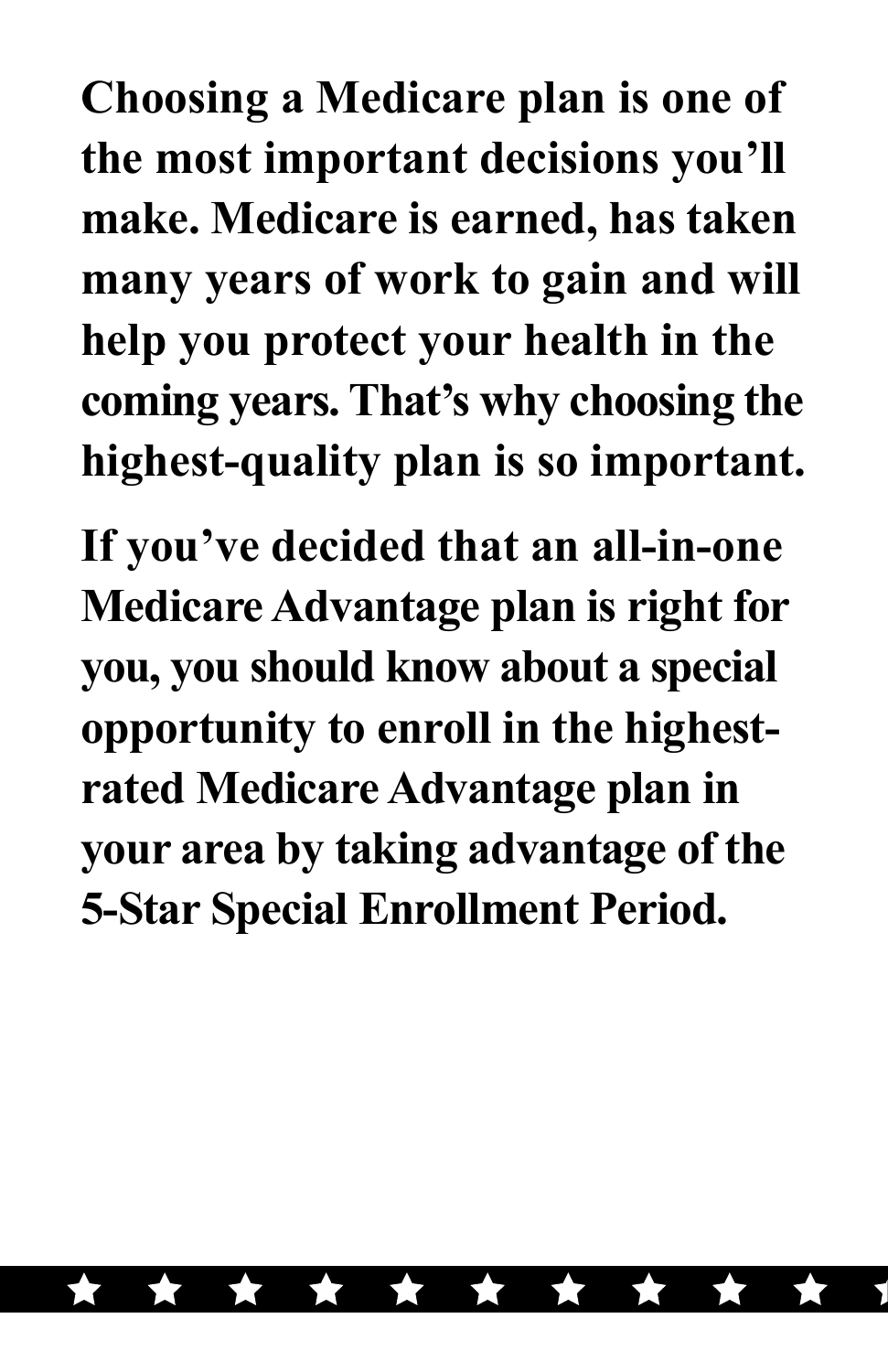### **What's the 5-Star Special Enrollment Period?**

Each year, in October, the Centers for Medicare & Medicaid Services (CMS) releases Medicare Advantage plan ratings. When a plan receives the highest possible rating—5 stars enrollment for that plan is allowed throughout the year instead of only during standard periods. CMS created the 5-star Special Enrollment Period to ensure that Medicare beneficiaries have an opportunity to benefit from the exceptional services and benefits offered by a 5-star plan.

#### **During the 5-Star Special Enrollment Period, you can:**

- 
- Join a 5-star Medicare Advantage plan for the first time
- Switch from another health plan to a 5-star Medicare Advantage plan

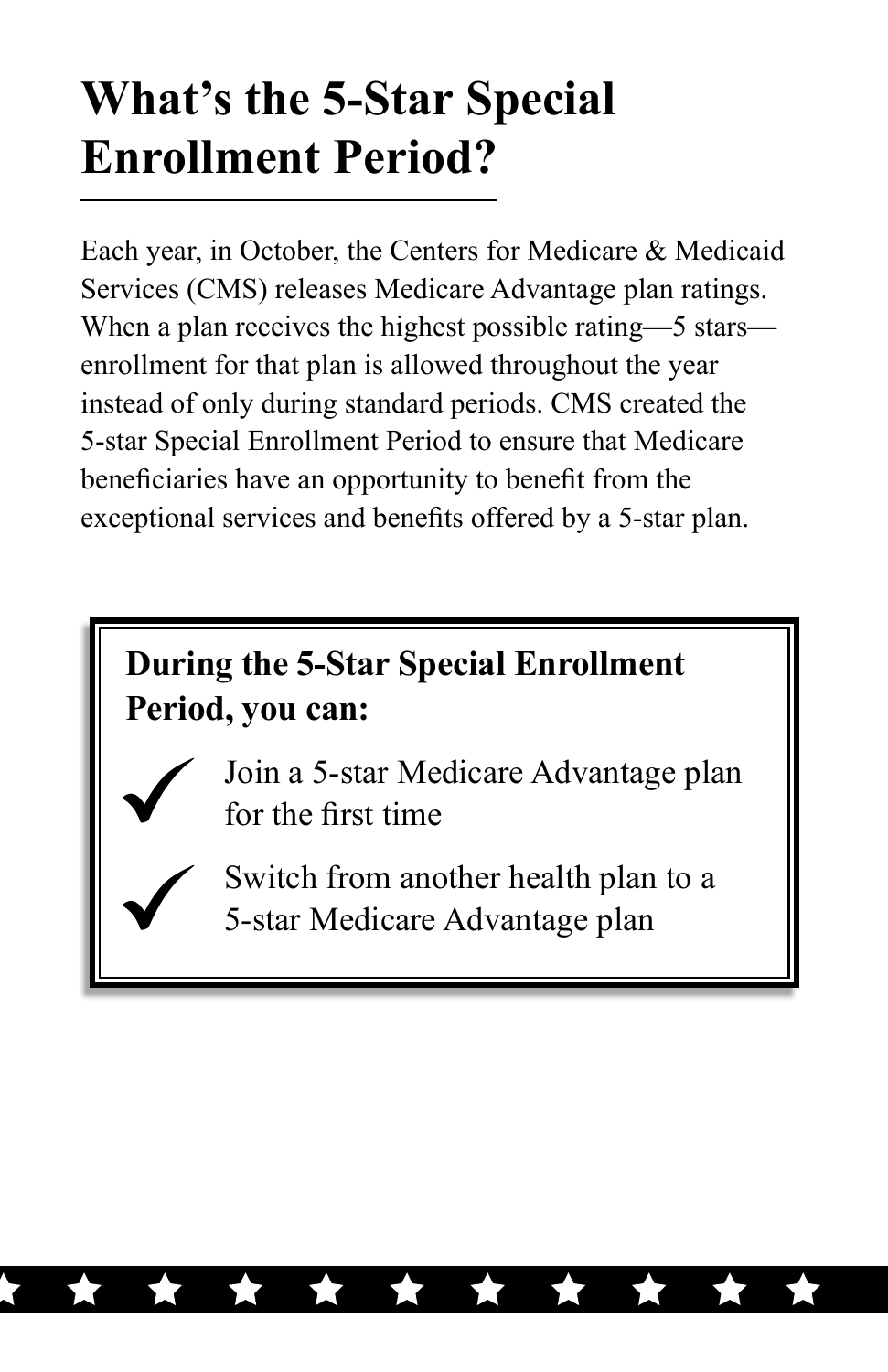### **How Does the 5-Star Special Enrollment Period Benefit You?**

When you join a 5-star plan, you'll benefit not only from the excellent service and experience it provides, but also the extensive coverage and benefits it includes. You might also find it helpful for the following reasons:

- If you missed the deadline for your Initial Enrollment Period or for the Annual Enrollment Period, this special opportunity gives you a chance to receive coverage from a highly rated plan outside of those time periods.
- If you're unhappy with your current coverage or benefits, you'll have the chance to receive the benefits and savings associated with a 5-star plan.
- You'll have access to a new set of benefit allowances, which could allow for additional services related to dental, vision, hearing and more.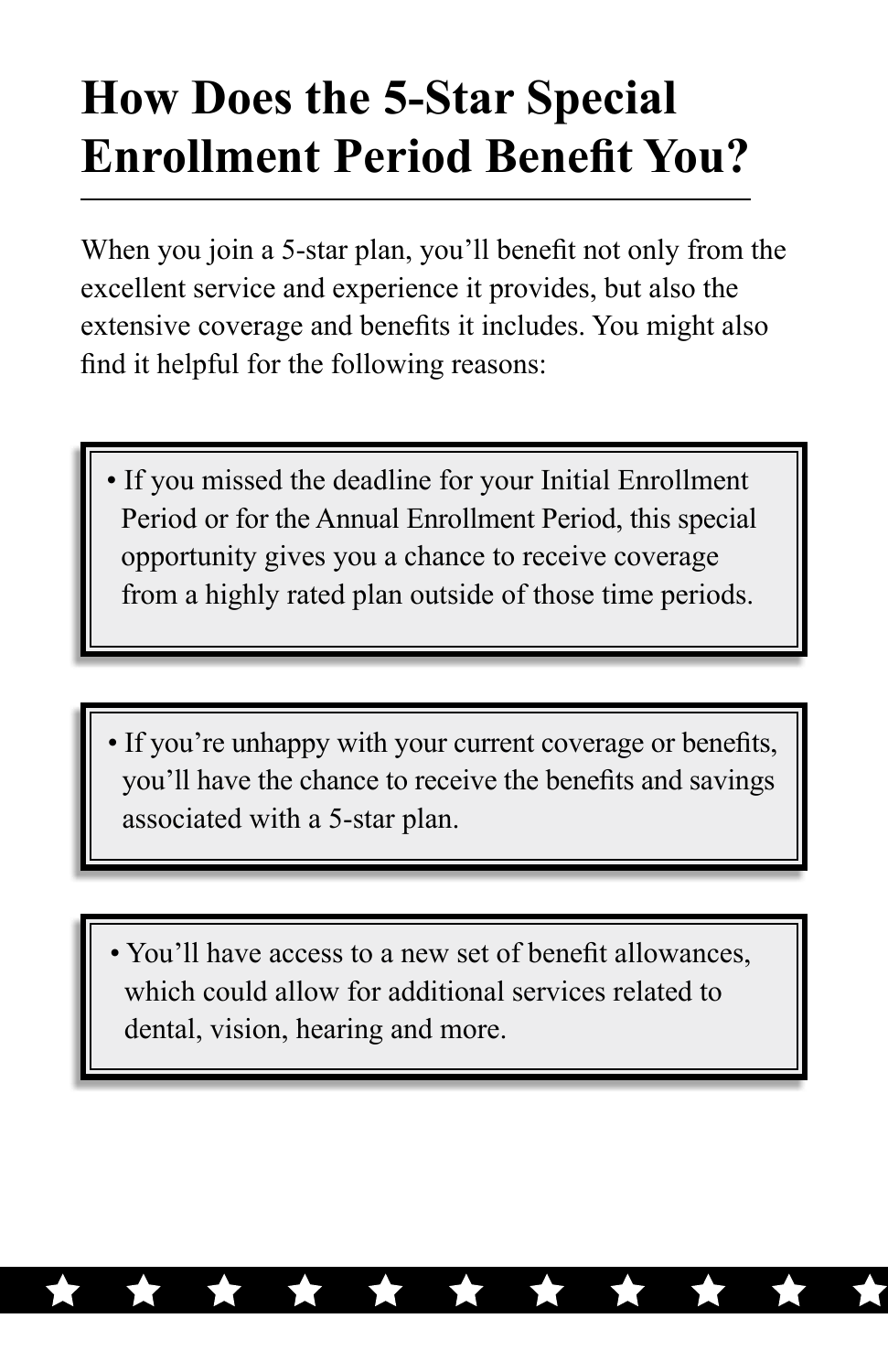### **Using Star Ratings to Get the Best Plan**

You can use Star ratings as a tool when choosing Medicare plans, but, if you want a plan that focuses on what's important to you, it's helpful to understand what factors contribute to a plan's rating.

To give Medicare beneficiaries an impartial view of the Medicare Advantage plans in their area, CMS assigns ratings to each plan. These ratings are based on more than 50 quality measures that fall into five categories: staying healthy, managing chronic conditions, member experience, member complaints and appeals, and customer service.

Certain ratings come from plan research and data while ratings for other categories are based on actual member feedback. Each plan is also given an Overall Plan Rating using each individual quality measure. A plan's overall rating can range from 1 to 5 stars—each with a different meaning.

$$
\begin{array}{rcl}\n\bigstar\bigstar\bigstar\bigstar&=\text{Excellent} \\
\bigstar\bigstar\bigstar&=\text{Above Average} \\
\bigstar\bigstar&=\text{Average} \\
\bigstar\bigstar&=\text{Below Average} \\
\bigstar&=\text{Poor}\n\end{array}
$$

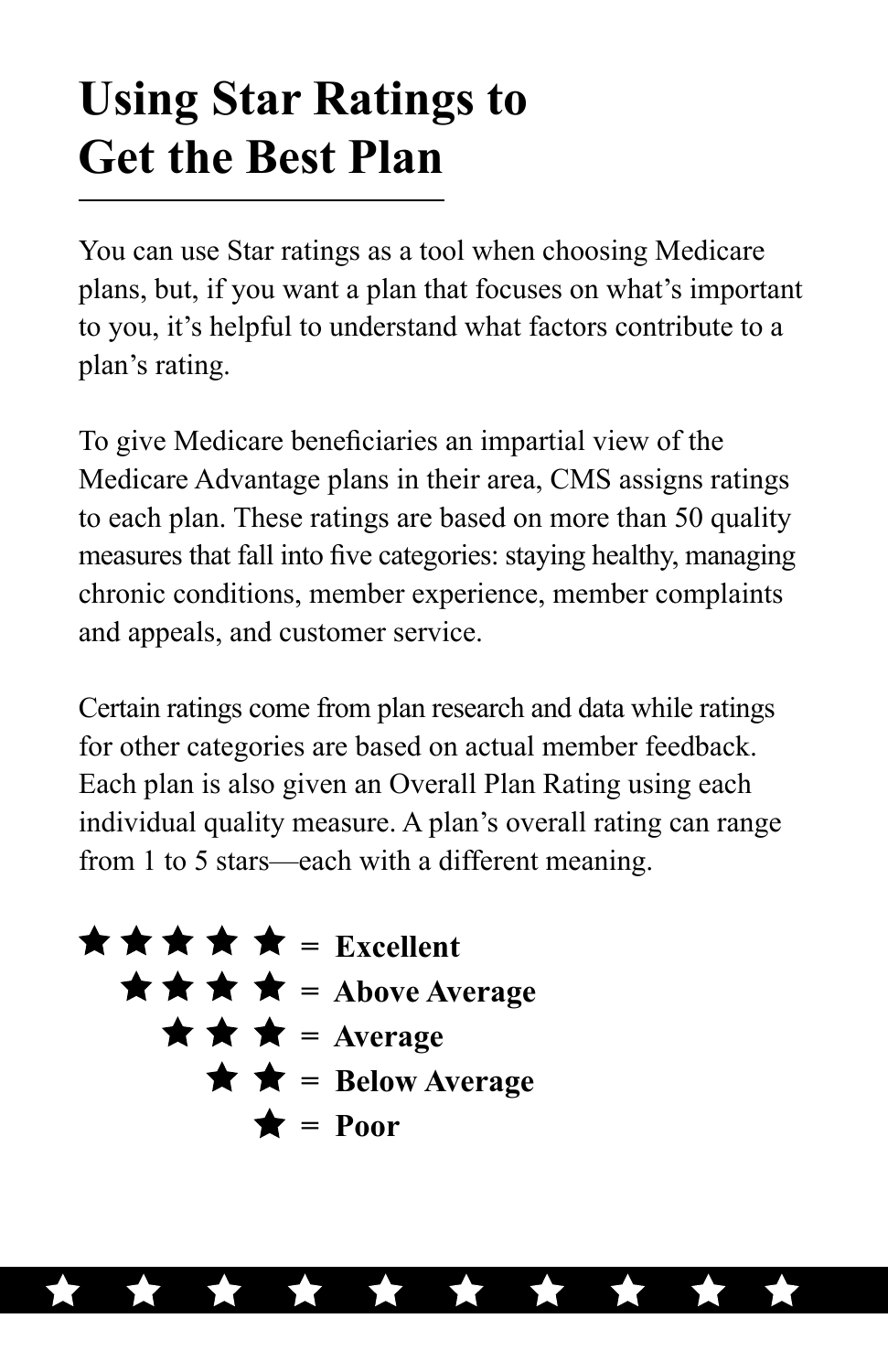## **What Makes a 5-Star Plan Special?**

A 5-star plan offers the best service and experience possible in each of the following main ratings categories.

#### **Staying healthy and managing chronic conditions:**

CMS ratings data show that 5-star plans tend to have more healthy members. This means that these plans take actions to better the health of their members and keep it that way. They also excel in helping members manage chronic health conditions by reducing barriers to getting important treatments and tests.

#### **Member experience and complaints:**

These categories are based on actual member feedback. A 5-star plan has positive survey responses from members, in which they report being highly satisfied with their plan. CMS also examines the number of member complaints and how many people leave the plan. A 5-star plan has few complaints and tends to keep its members year after year.

#### **Customer service:**

A 5-star plan handles customer requests in a timely, thorough manner and leaves members satisfied with their customer service experience. Having a friendly, knowledgeable customer service team is essential to ranking well in this area.

\* \* \* \* \*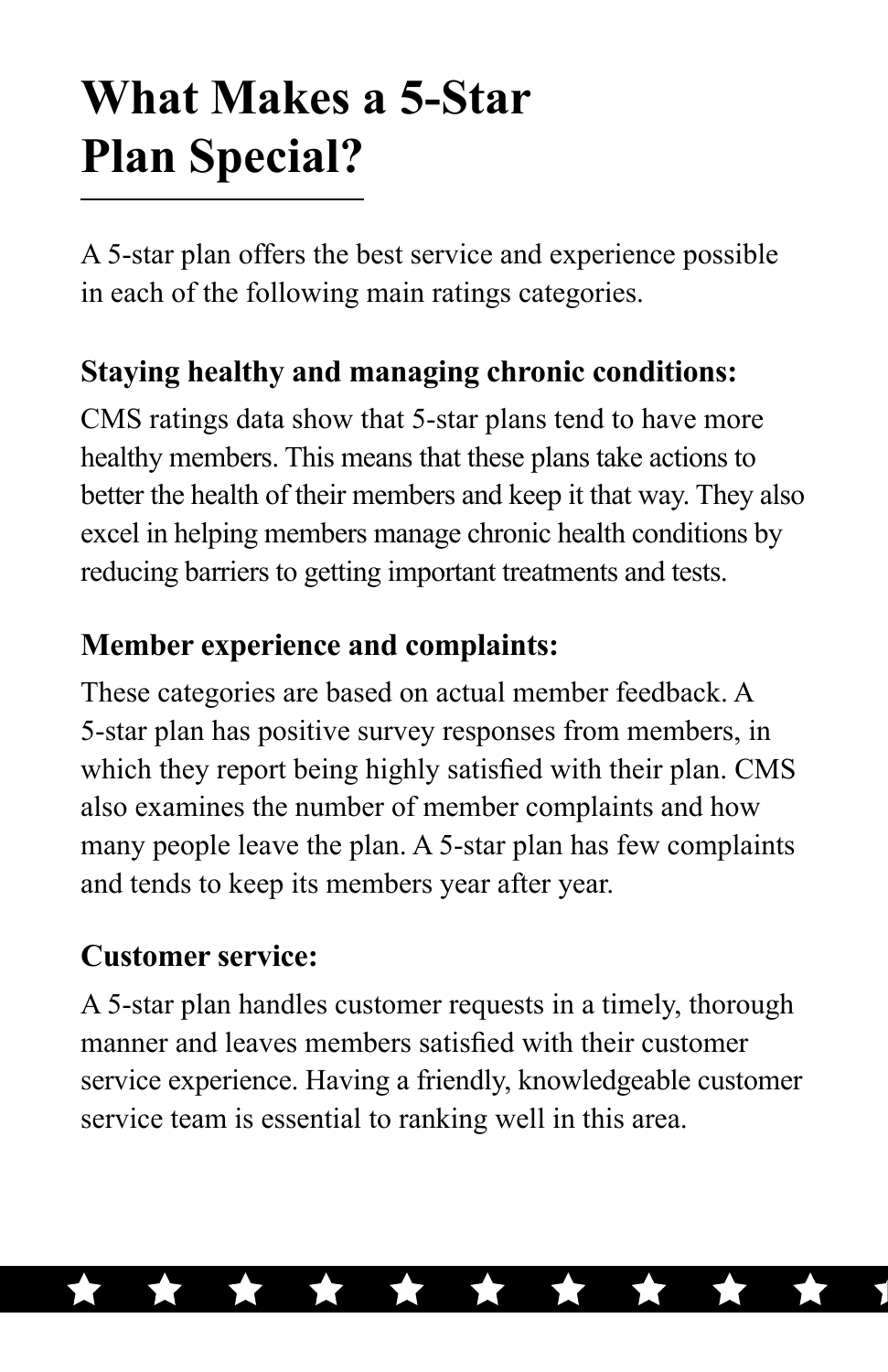### **Your Opportunity for a 5-Star Plan Starts Now**



If you live in the St. Louis area, *A SPECIAL ENROLLMENT PERIOD* Healthcare is a 5-star plan in 2022.

Essence has been offering affordable, comprehensive Medicare coverage to St. Louis Medicare beneficiaries since 2003. With over 65,000 members, they're one of the largest Medicare plans in the area. Essence was founded by doctors who wanted better Medicare options for their patients. They credit their success and 5-star rating to their teamwork approach—both with doctors and members. This allows Essence to eliminate waste and offer more benefits, better savings and an exceptional healthcare experience.

#### **To learn more about Essence Healthcare Medicare Advantage plans:**



**Call** 1-855-969-8025

from 8 a.m. to 8 p.m., seven days a week\*

\* \* \* \* \*



**Visit** www.EssenceHealthcare.com